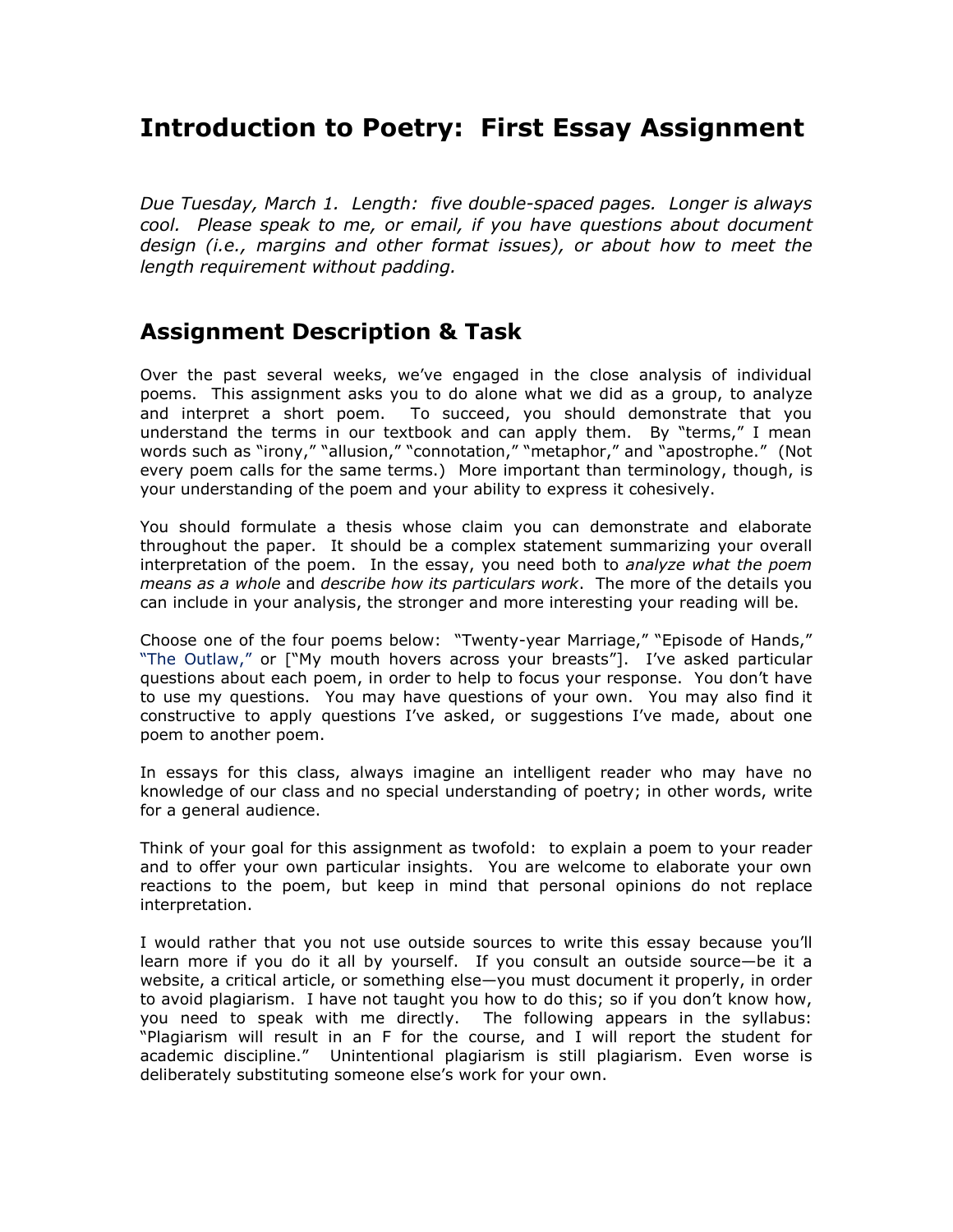### **Poems**

Twenty-year Marriage, Ai

You keep me waiting in a truck with its one good wheel stuck in the ditch, while you piss against the south side of a tree. Hurry. I've got nothing on under my skirt tonight. That still excites you, but this pickup has no windows and the seat, one fake leather thigh, pressed close to mine is cold. I'm the same size, shape, make as twenty years ago, but get inside me, start the engine; you"ll have the strength, the will to move. I'll pull, you push, we'll tear each other in half. Come on, baby, lay me down on my back. Pretend you don't owe me a thing and maybe we"ll roll out of here, leaving the past stacked up behind us; old newspapers nobody"s ever got to read again.

*What do we know about the speaker? What attitude does the speaker have toward the past? toward the person addressed? Is this a love poem? Why, or why not? How does this poem surprise us?*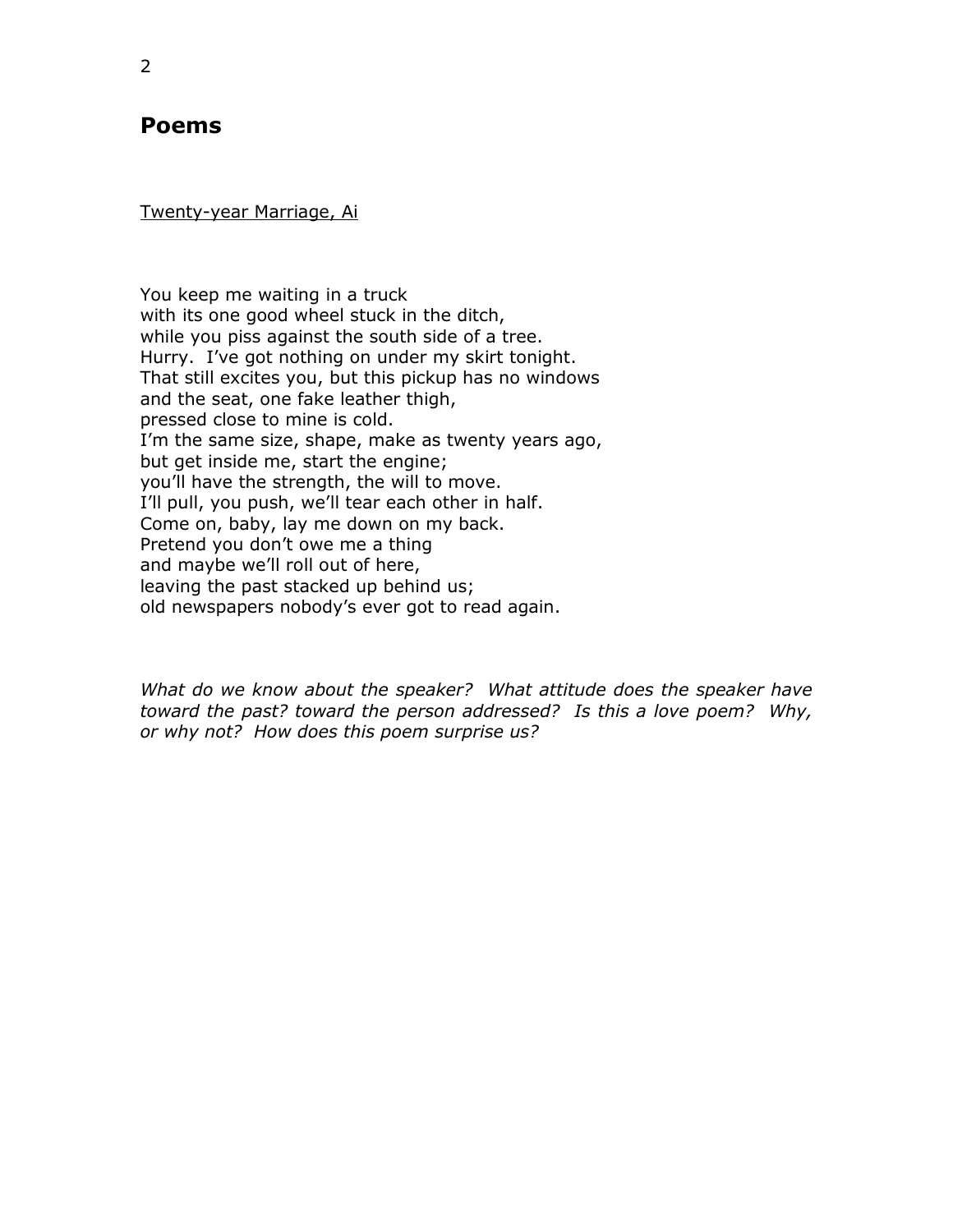#### "Episode of Hands," Hart Crane

The unexpected interest made him flush. Suddenly he seemed to forget the pain, $-$ Consented,—and held out One finger from the others.

The gash was bleeding, and a shaft of sun That glittered in and out among the wheels, Fell lightly, warmly, down into the wound.

And as the fingers of the factory owner's son, That knew a grip for books and tennis As well as one for iron and leather,— As his taut, spare fingers wound the gauze Around the thick bed of the wound, His own hands seemed to him Like wings of butterflies Flickering in sunlight over summer fields.

The knots and notches,—many in the wide Deep hand that lay in his,—seemed beautiful. They were like the marks of wild ponies' play, $-$ Bunches of new green breaking a hard turf.

And factory sounds and factory thoughts Were banished from him by that larger, quiet hand That lay in his with the sun upon it. And as the bandage knot was tightened The two men smiled into each other"s eyes.

*Answering a simple question may help you to realize a reading of this poem:*  what is it about*, beyond the simple narrative it tells? What does the poem say on a literal level; and what, on a figurative? Why do words like "flush" and "Consented" appear in the first stanza? What do you make of the social context of the poem?*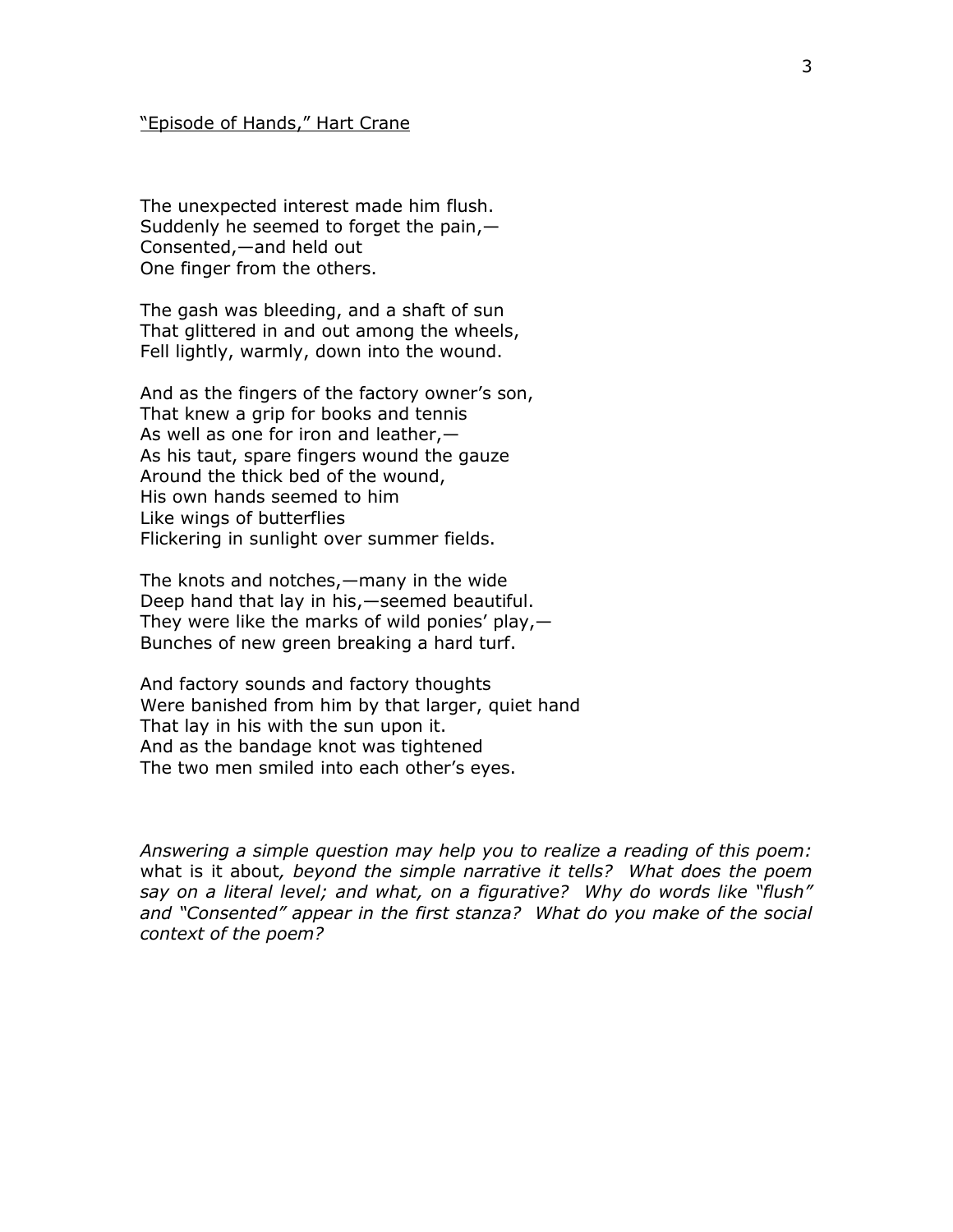#### "The Outlaw," Seamus Heaney

Kelly"s kept an unlicensed bull, well away From the road: you risked fine but had to pay

The normal fee if cows were serviced there. Once I dragged a nervous Friesian on a tether

Down a lane of alder, shaggy with catkin, Down to the shed the bull was kept in.

I gave Old Kelly the clammy silver, though why I could not guess. He grunted a curt "Go by

Get up on that gate.' And from my lofty station I watched the business-like conception.

The door, unbolted, whacked back against the wall. The illegal sire fumbled from his stall

Unhurried as an old steam engine shunting, He circled, snored and nosed. No hectic panting,

Just the unfussy ease of a good tradesman; Then an awkward, unexpected jump, and

His knobbed forelegs straddling her flank, He slammed life home, impassive as a tank,

Dropping off like a tipped-up load of sand. 'She'll do,' said Kelly and tapped his ash-plant

Across her hindquarters. "If not, bring her back." I walked ahead of her, the rope now slack

While Kelly whooped and prodded his outlaw Who, in his own time, resumed the dark, the straw.

*What sort of reaction does this poem elicit from you? Are you puzzled, disgusted, intrigued? Do you find its subject proper to poetic writing? Why, or why not? What statement does the poem make about its speaker? Why is business an important theme?*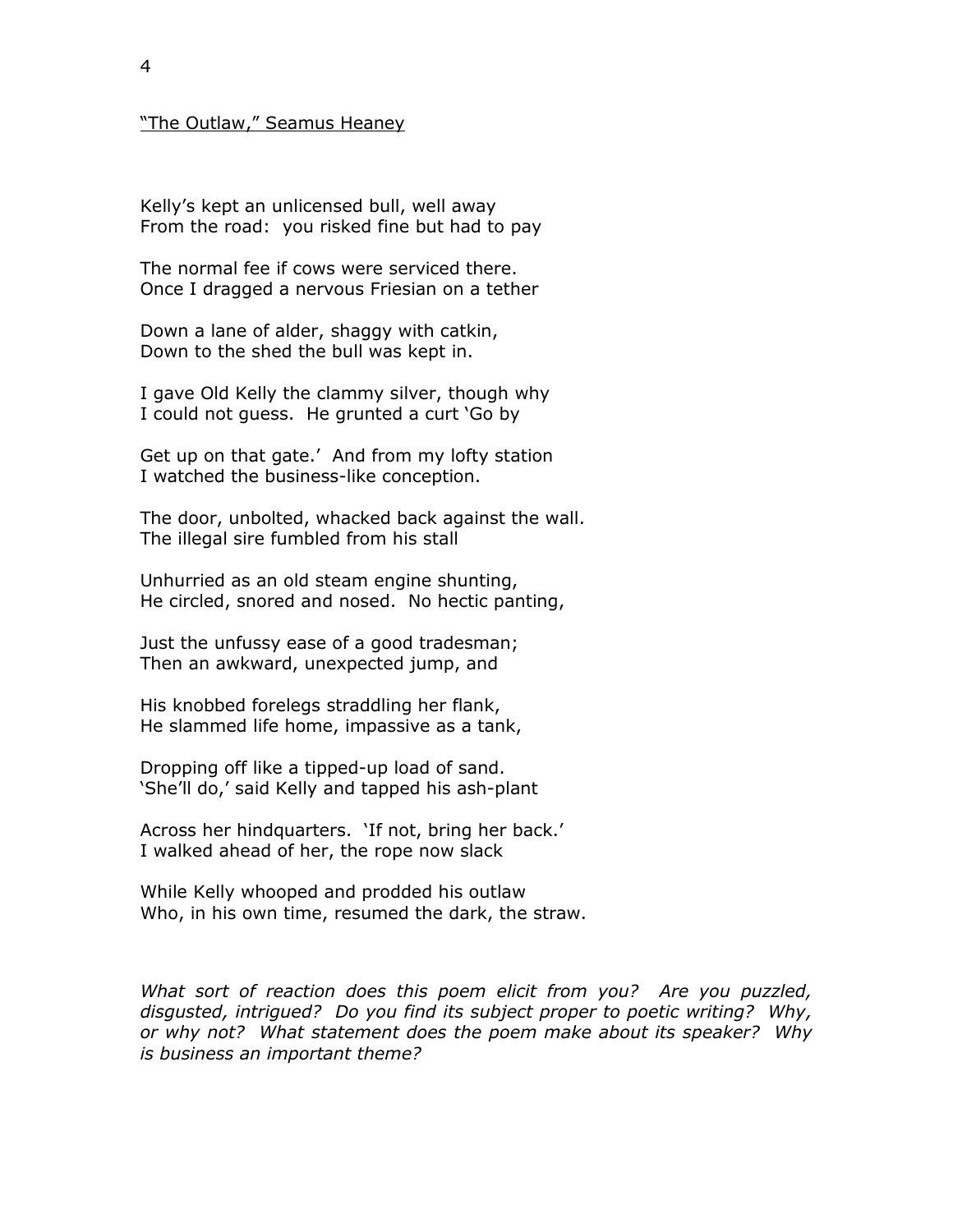#### [My mouth hovers across your breasts], Adrienne Rich

My mouth hovers across your breasts in the short grey winter afternoon in this bed we are delicate and tough so hot with joy we amaze ourselves tough and delicate we play rings around each other our daylight candle burns with its peculiar light and if the snow begins to fall outside filling the branches and if the night falls without announcement these are the pleasures of winter sudden, wild and delicate your fingers exact my tongue exact at the same moment stopping to laugh at a joke my love hot on your scent on the cusp of winter

*What do you make of the way Rich breaks up many of this poem's lines? Why does the poem employ this technique? How does it use winter imagery to convey an emotional tone? Do you find this love poem usual, or unusual? What do you make of "my tongue exact" in line 12?*

*Note: The title is in brackets because this is an extract from a long series of short poems. Please treat it as a poem in itself.*